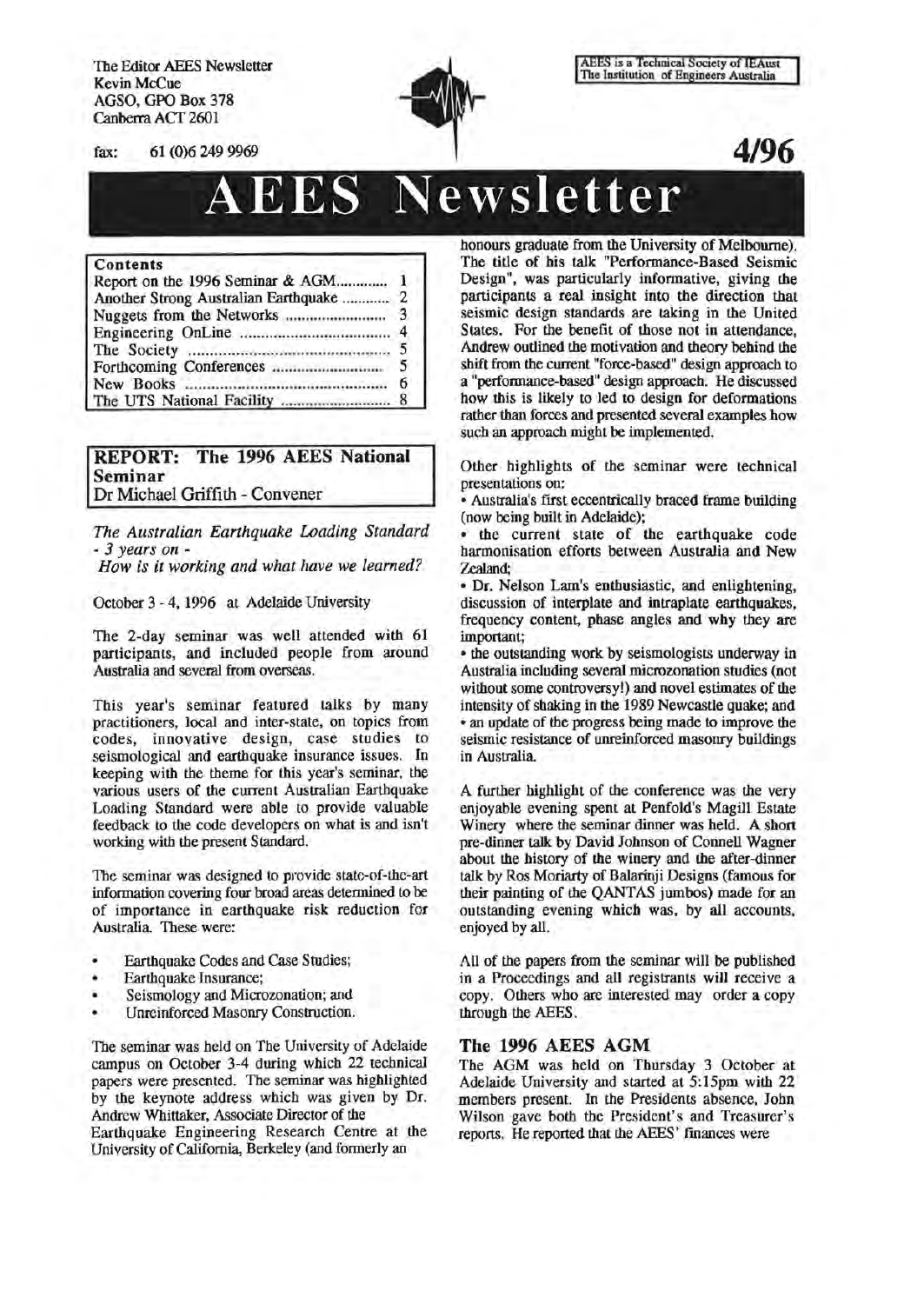quite healthy thanks to the very successful Pacific Conference held at Melbourne University in 1995. The executive was re-elected (unopposed) for the second year. The 1997 AEES Seminar venue was chosen to be BRISBANE Oueensland. The chosen to be BRISBANE Queensland. organising Committee includes Bill Boyce, Russell Cuthbertson and Steve Jaume. Details will be advised later but please be sure to come along.

## WCEE 2000 AUCKLAND NEW ZEALAND

The New Zealand National Society for Earthquake Engineering were successful in their bid at the WCEE in Acapulco to hold the next World Conference on Earthquake Engineering! The venue will be Auckland and the AEES is expected to help.

#### ANOTHER STRONG AUSTRALIAN EARTHQUAKE

In the last newsletter we reported on a magnitude 5.1 earthquake on 13 August last at 2:30 pm located about 200 km west of Bourke NSW and widely felt in Most of AGSO's field seismographs were still in place there when another earthquake of similar size shook Melbourne and a wide area of eastern Victoria on 25 September.

The focus was under Thomson Reservoir at a computed focal depth of about 10 km. Part of the seismograph network installed by the SRC for the Victorian Rural Water Commission to monitor reservoir induced seismicity following completion of the dam in 1977 was still in place including an accelerograph near ground zero. Monitoring such accelerograph near ground zero. facilities needs a long term committment.

No structural damage was reported, and the Thomson Dam came through unscathed.

Questionnaires were distributed statewide by AGSO and in the metropolitan and epicentral areas by SRC, and an isoseismal map compiled. The map is strikingly asymmetric, radiated energy strongly attenuated to the south and east. In Melbourne suburbs the intensity varied from MMV to not felt.

The Commonwealth/State initiative to install accelerographs in the cities has again proven its worth with all 4 field instruments in Melbourne and Geelong triggering. Other accelerograms were obtained from instruments installed on or near some of the Victorian dams.

The peak acceleration recorded near the epicentre is about O.llg compared with only O.OOOlg in Melbourne at a distance of 130km.

There is no data on how individual buildings performed because no buildings are as yet instrumented. That is perhaps a project the AEES should lobby to bring about - select at least one building in each city and apply for funds to monitor it for the long term.

| Date:      | 25 September 1996          |
|------------|----------------------------|
| Time:      | 07 49 56 UTC (5:49 pm EST) |
| Magnitude: | ML 5.0                     |
| Epicentre: | 37.88°S, 146.47°E          |

#### NUGGETS FROM THE NEWSGROUP A REGULAR FEATURE BY CHARLES BUBB

SS says, "No problem, these statistics are from the U.S. Geological Survey in Boulder, Colorado.". The following FAQ from Alan Feuerbacher answers this myth:

Professional seismologists are unaware of any change in the frequency of earthquakes in the past few<br>centuries. If one looks at typical listings of If one looks at typical listings of earthquakes one might find that there *appears* to have been a large increase in earthquakes in the 20th century compared to prior centuries, but this *seeming increase* is due to two things:

(1) Old records are incomplete. (2) Modem seismographs began to be systematically installed around the world in 1897 [Australia in 1901], and a major effort was completed in the early 1960s to upgrade seismograph stations around the world with the latest automatic recording equipment.

It takes a great deal of effort to obtain reasonably complete earthquake listings, and most seismologists are unwilling to invest the time. So any seeming increase in earthquake activity is due to a lack of complete records, or to worldwide instrument monitoring since 1897. Modem records include earthquakes far out to sea, which would have passed unnoticed in earlier times.

Entire continents such as South America and Australia have no records at all from before about 1500. A few people have undertaken detailed studies of large magnitude quakes in the 19th century and found that both the frequency and yearly average death rate are comparable to the 20th.

Earthquakes seem to occur pretty much at random, so there can be major statistical fluctuations in frequency. For example, the two decades prior to 1914, from 1894 through 1913, had a total of 57 quakes of magnitude 8 and up, while the 73 years from 1914 through 1986 had 105 such quakes.

That means that on average twice the number of large quakes occurred per year in the 20 years before 1914 as in all the years since. When all earthquakes from magnitude 7 and up are checked for those years, one decade is statistically indistinguishable from any other.\* See the charts below.

A plot of the number of earthquakes occurring in a given year versus time looks very much like a stock market chart. Like a stock market chart, if the time period under examination is short enough, trends can seem to appear. In 1986, one seismologist wrote, "There are indications that worldwide seismic activity -- if expressed in terms of earthquakes with magnitude

<sup>\*</sup> Source -- Database from the National Earthquake

Information Service, Denver, Colorado. This CDROM database contains a listing of some 438,000 earthquakes from 2100 B.C. through 1988.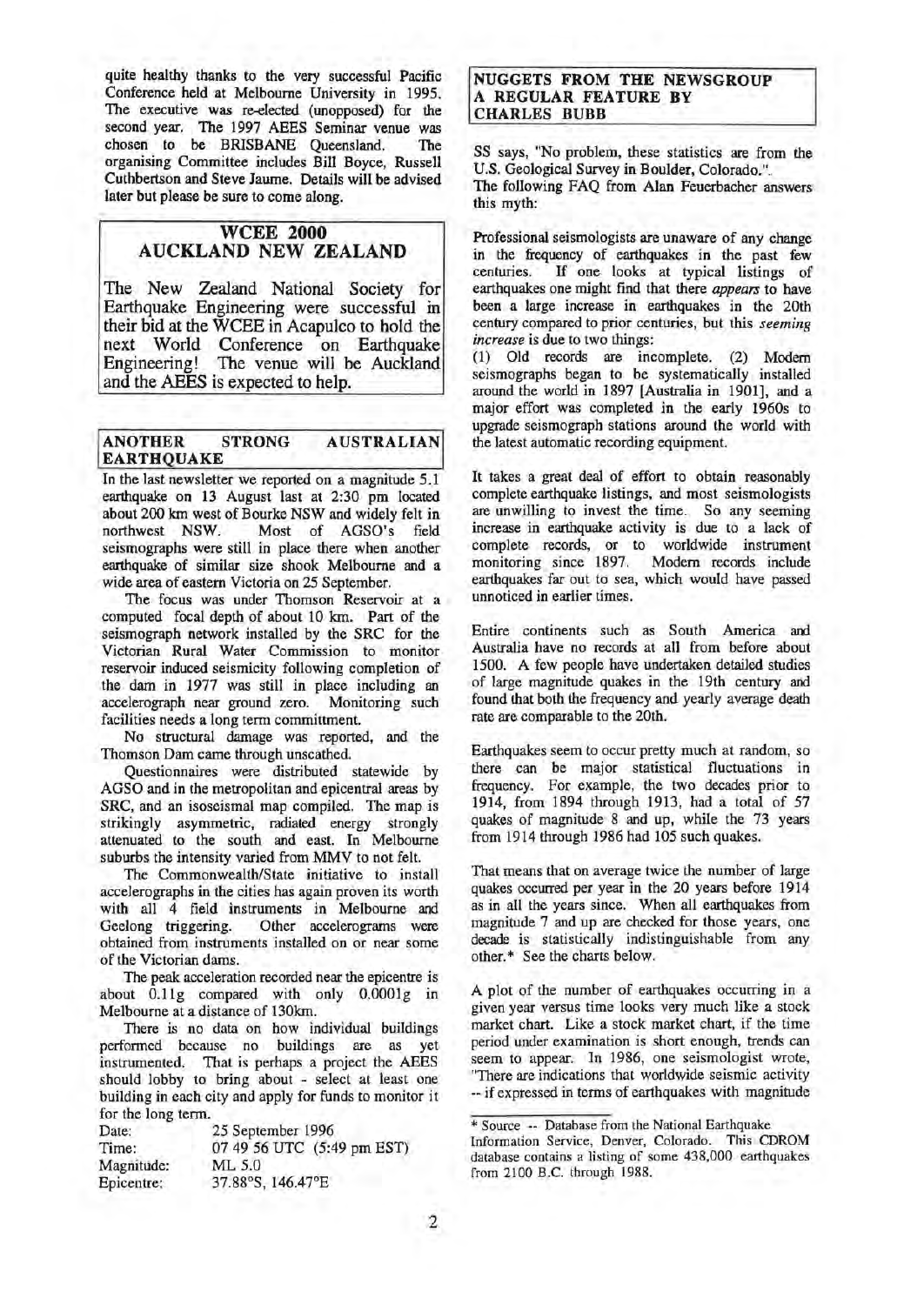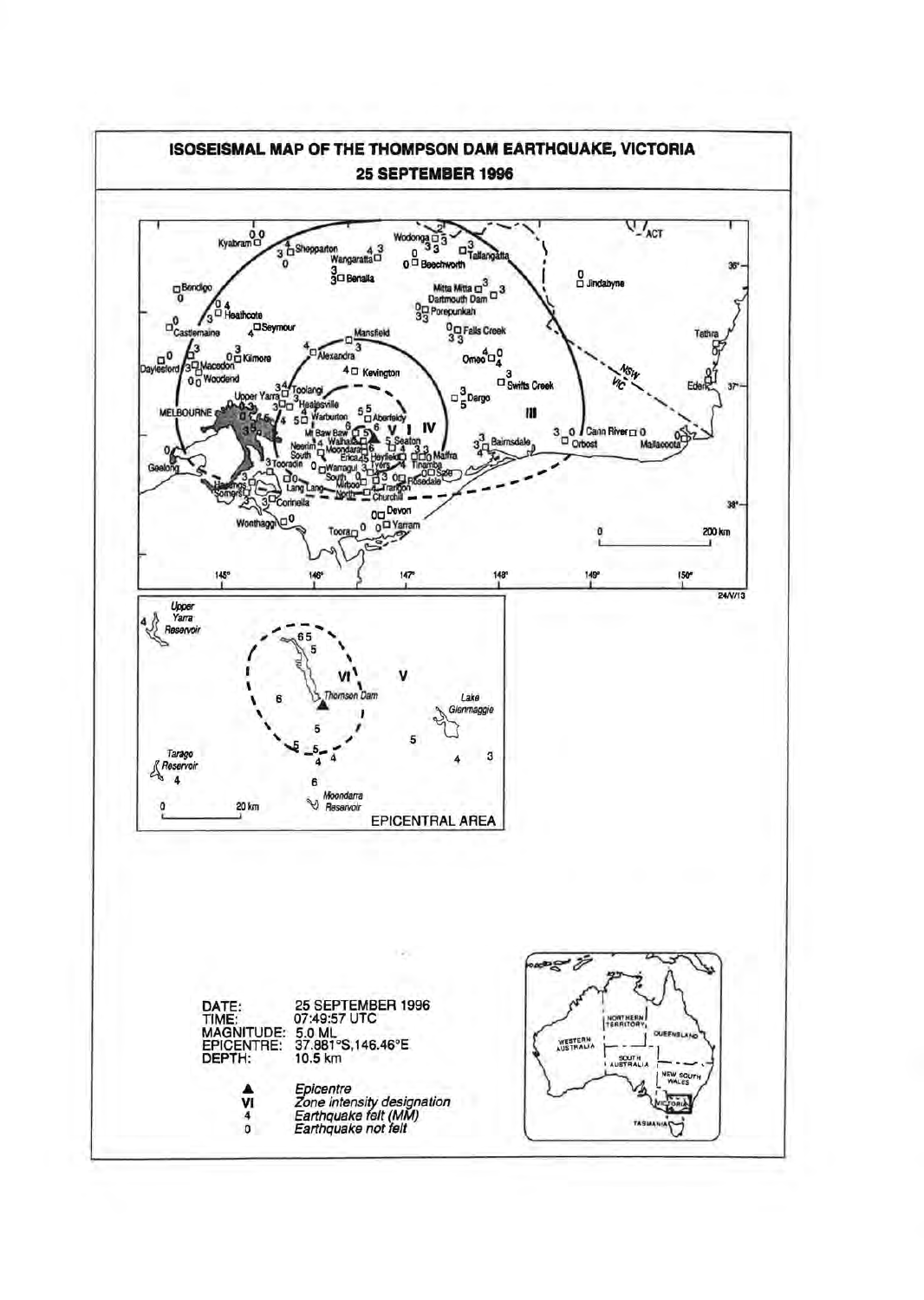7 or over -- has decreased steadily in the time from the beginning of the 20th century until now." However, there is not enough long-term date to say anthing about long-term trends.

Compare the above discussion with the plots of number of earthquakes per year below. The data for these plots was taken from the NElS CDROM database. The data for the magnitude 8 and 7 quakes was checked to eliminate duplicate quakes. Data earlier than 1897 is not included because magnitude estimates are generally unavailable.

The plot of magnitude 8 quakes clearly shows the large temporary increase in frequency of magnitude 8 quakes up through 1920. Note that some seismologists have recently suggested that magnitude estimates prior to about 1920 may have been too high by .1 to .2 on the Richter scale, so that the data may be slightly skewed. If that is the case, then very little change can be seen during the 20th century.

Magnitude 8 and higher earthquakes



The plot of magnitude 7 quakes clearly shows the effect of instrument recording on the recorded number of quakes. No increasing trend appears after 1940; if anything the local trend is \*decreasing\*.



|  | 1900 |  |  |  | 1920 |  |  |  |  | 1940 |  |  |  | 1960 |  |  |  |  | 1980 |  |
|--|------|--|--|--|------|--|--|--|--|------|--|--|--|------|--|--|--|--|------|--|

The plot of magnitude 1 quakes clearly shows the effect of the completion in the early 1960s of the installation of worldwide instrument recording on the recorded number of quakes. (Some duplicates)



Some people might complain that it is not the raw frequency of quakes that is important, but the death rate due to them. Here again, actual data do not support such claims. The following chart proves that there is no trend in death rates either in the 20th century or since 1940. This is surprising since This is surprising since population densities in the 20th century are much higher. Likely this is due to many countries' building for earthquake resistance.

|      | A Comparison of Earthquake Victims |               |      |                |         |  |  |  |  |  |  |
|------|------------------------------------|---------------|------|----------------|---------|--|--|--|--|--|--|
|      | 1715-1983:                         | 1915-1983:    |      |                |         |  |  |  |  |  |  |
| Year | Location                           | <b>Deaths</b> | Year | Location       | Deaths  |  |  |  |  |  |  |
| 1715 | Algeria                            | 20,000        | 1915 | Italy          | 29.970  |  |  |  |  |  |  |
| 1717 | Algeria                            | 20,000        | 1920 | China          | 180,000 |  |  |  |  |  |  |
| 1718 | China                              | 43,000        | 1923 | Japan          | 143,000 |  |  |  |  |  |  |
| 1719 | Asia                               | 1.000         | 1927 | China.         | 200,000 |  |  |  |  |  |  |
|      | Minor                              |               |      |                |         |  |  |  |  |  |  |
| 1721 | Iran                               | 100,000       | 1932 | China          | 70,000  |  |  |  |  |  |  |
| 1724 | Peru(t)                            | 18,000        | 1933 | USA            | 115     |  |  |  |  |  |  |
| 1725 | Peru                               | 1,500         | 1935 | Pakistan       | 60,000  |  |  |  |  |  |  |
| 1725 | China                              | 556           | 1939 | Chile          | 30,000  |  |  |  |  |  |  |
| 1726 | Italy                              | 6,000         | 1939 | Turkey         | 23,000  |  |  |  |  |  |  |
| 1727 |                                    | 77,000        | 1946 | Turkey         | 1,300   |  |  |  |  |  |  |
|      | Iran                               |               |      |                |         |  |  |  |  |  |  |
| 1730 | Italy                              | 200           | 1946 | Japan          | 2,000   |  |  |  |  |  |  |
| 1730 | China                              | 100,000       | 1948 | Japan          | 5.131   |  |  |  |  |  |  |
| 1730 | Japan                              | 137,000       | 1949 | Ecuador        | 6,000   |  |  |  |  |  |  |
| 1731 | China                              | 100,000       | 1950 | India          | 1,500   |  |  |  |  |  |  |
| 1732 | Italy                              | 1,940         | 1953 | Turkey         | 1,200   |  |  |  |  |  |  |
| 1736 | China                              | 260           | 1953 | Greece         | 424     |  |  |  |  |  |  |
| 1737 | India                              | 300,000       | 1954 | Algeria        | 1.657   |  |  |  |  |  |  |
| 1739 | China                              | 50,000        | 1956 | Afghan         | 2,000   |  |  |  |  |  |  |
| 1746 | Peru                               | 4.800         | 1957 | N Iran         | 2,500   |  |  |  |  |  |  |
| 1749 | Spain                              | 5,000         | 1957 | W Iran         | 2,000   |  |  |  |  |  |  |
| 1750 | Greece                             | 2,000         | 1960 | Chile          | 5,700   |  |  |  |  |  |  |
|      |                                    | 2,000         | 1960 | Morocco        | 12,000  |  |  |  |  |  |  |
| 1751 | Japan                              |               |      |                |         |  |  |  |  |  |  |
| 1751 | China                              | 900           | 1962 | Iran           | 10.000  |  |  |  |  |  |  |
| 1752 | Syria                              | 20,000        | 1963 | Yugoslav<br>ia | 1.100   |  |  |  |  |  |  |
| 1754 | Egypt                              | 40,000        | 1964 | Alaska         | 131     |  |  |  |  |  |  |
| 1755 | China                              | 270           | 1966 | Turkey         | 2,529   |  |  |  |  |  |  |
| 1755 | Iran                               | 1,200         | 1968 | Iran           | 11,588  |  |  |  |  |  |  |
|      |                                    | 60,000        | 1970 | Turkey         | 1,086   |  |  |  |  |  |  |
| 1755 | Portugal                           |               |      |                | 66,794  |  |  |  |  |  |  |
| 1755 | Morocco                            | 12,000        | 1970 | Peru           |         |  |  |  |  |  |  |
| 1757 | Italy                              | 10,000        | 1971 | USA            | 65      |  |  |  |  |  |  |
| 1759 | Syria                              | 30,000        | 1972 | Iran           | 5.057   |  |  |  |  |  |  |
| 1763 | China                              | 1,000         | 1972 | Nicaragu       | 6,000   |  |  |  |  |  |  |
|      |                                    |               |      | ä              |         |  |  |  |  |  |  |
| 1765 | China                              | 1,189         | 1973 | w              | 52      |  |  |  |  |  |  |
|      |                                    |               |      | Mexico         |         |  |  |  |  |  |  |
| 1766 | Japan                              | 1,335         | 1973 | C Mexico       | 700     |  |  |  |  |  |  |
| 1771 | Japan(t)                           | 11,700        | 1974 | Pakistan       | 5.200   |  |  |  |  |  |  |
| 1773 | Guatemal                           | 20,000        | 1975 | China          | 200     |  |  |  |  |  |  |
|      | ā                                  |               |      |                |         |  |  |  |  |  |  |
| 1774 | Newfoun                            | 300           | 1975 | Turkey         | 2,312   |  |  |  |  |  |  |
|      | dland                              |               |      |                |         |  |  |  |  |  |  |
| 1778 | Iran                               | 8,000         | 1976 | Guatemal       | 23,000  |  |  |  |  |  |  |
|      |                                    |               |      | a              |         |  |  |  |  |  |  |
| 1780 | Iran                               | 100,000       | 1976 | Italy          | 900     |  |  |  |  |  |  |
| 1780 | Iran                               | 3,000         | 1976 | Bali           | 600     |  |  |  |  |  |  |
| 1783 | Italy                              | 60,000        | 1976 | China          | 242,000 |  |  |  |  |  |  |
| 1783 | Italy                              | 1,504         | 1976 | Philipines     | 3,373   |  |  |  |  |  |  |
| 1783 | Italy                              | 1,191         | 1976 | Turkey         | 1,790   |  |  |  |  |  |  |
|      |                                    |               |      |                |         |  |  |  |  |  |  |

#### 1977-1983 addition: 44,623

| Total 1715-1783: | 1,373,845 | Total 1915-1983: | 1,210,597 |
|------------------|-----------|------------------|-----------|
| Annual average:  | 19,911    | Annual average:  | 17,545    |

Here are graphs showing the above tabulated data:

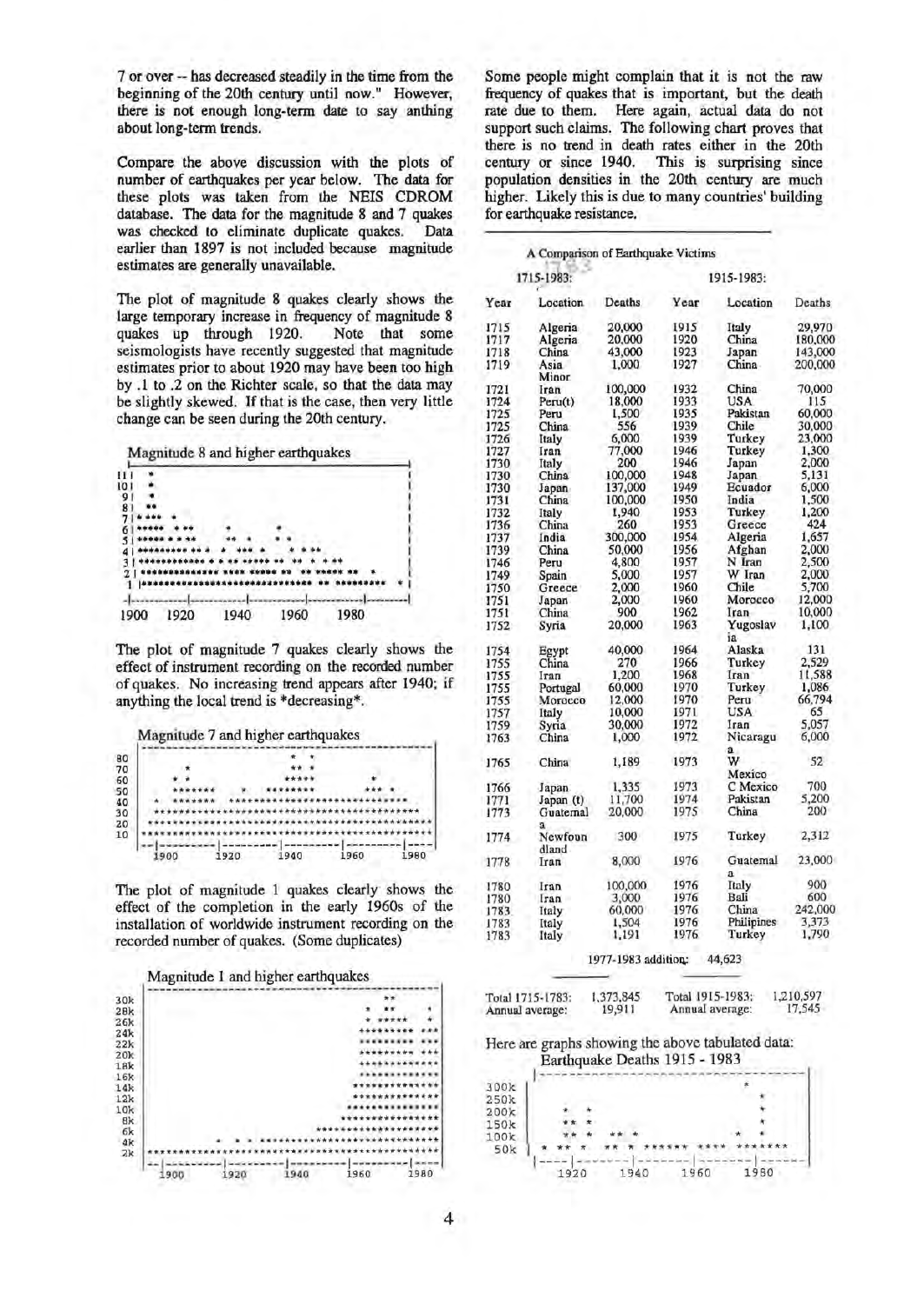

Of course, data has no effect on the beliefs of many people.

Some will read and ignore the above information, and simply claim that their own increased *perception* of earthquakes and other natural disasters is somehow a fulfillment of Bible prophecy. Such an intellectual copout is only to be expected from those who refuse to think.

by: Alan Feuerbacher alanf@atlas.pen.tek.com

**IEOL IEOL** Previously, I have mentioned that IEAust provides a system called Engineering OnLine. At my request on behalf of the Society, EOL provides access to one of the Usenet NewsGroups called "sci.geo.earthquakes". This newsgroup is currently available to anyone with basic access to the Internet worldwide for discussion of any topic related to the title. Usually I scan this newsgroup most days panning for gold in the way of useful information, ideas and any item that might be of interest to AEES.

There is a regular weekly report from USGS which concentrates on the USA but it does have a small section on Planet Earth. Usually I extract this and post it on to the Earthquake Folder in the EOL system. This is a Folder in the Societies Section of EOL which we have had established on EOL for all IEAust members interested in earthquakes and of course especially those who are also AEES members.

There is of course a lot of stuff from and about people trying or pretending to predict earthquakes and other disasters and I can now pick most of that which is rubbish, without actually having to read it.

There are also long discussions about matters which are not germane to us for various reasons, for example a current thread is on "slow earthquakes". Probably this does not interest us as intraplate dwellers, but it is still a good read.

Now and then the panning produces a "nugget" and with the help of the Hon Editor one is reproduced below.

EEVL, the new free UK based virtual library for Engineering, now live! [http://www.eevl.ac.uk/]

The Edinburgh Engineering Virtual Library (EEVL) went live on Friday 13th September. The EEVL gateway to Internet resources in Engineering will be extremely popular with the engineering community and will solve one of the main problems facing users of the Internet - locating useful resources from the millions available.

Earlier in the summer EEVL launched two useful services for engineers, the EEVL Engineering Newsgroup Archive, and the Offshore Engineering Information Service, both of which have proved successful. Now EEVL's Main Service, its searchable database of high quality engineering networked resources, will be freely available to anyone anywhere in the world with an Internet connection and appropriate World Wide Web browsing software.

The database, containing descriptions and links to over 1300 Internet resources in engineering, has an extremely user friendly interface, and allows practising engineers, academics, researchers, students, and information specialists to search or browse for engineering resources by title, keyword, or subject.

The database is actively managed by a team of engineering information specialists, with headquarters at Heriot-Watt University Library, in Edinburgh, UK. Resource descriptions and links are checked regularly, making EEVL the premier site on the Internet for locating UK engineering sites.

Resources in the EEVL database include Web sites for engineering e-journals and electronic newsletter, engineering companies, professional societies and institutions, engineering departments within higher education, government sources, engineering email lists, resource guides and directories, research centres, recruitment services, software, and more.

EEVL fills a large gap for engineers and industrialists as far as Internet resources are concerned and it is likely that EEVL will become the first port of call for anyone looking for Engineering information on the Internet.

EEVL is funded through the Electronic Library Programme (eLib), managed by the Joint Information Systems Committee (JISC) on behalf of the UK Higher Education funding councils. The EEVL

Project lead sites are Heriot-Watt University Library, and the Heriot-Watt Institute for Computer Based Learning (ICBL). Partner sites are the University of Edinburgh, Napier University, Cambridge University, Imperial College of Science, Technology and Medicine, the Nottingham Trent University, and the Institution of Electrical Engineers (lEE).

For more information, see the Web site at: http://www.eevl.ac.uk/ or email eevl@icbl.hw.ac.uk

*Charles*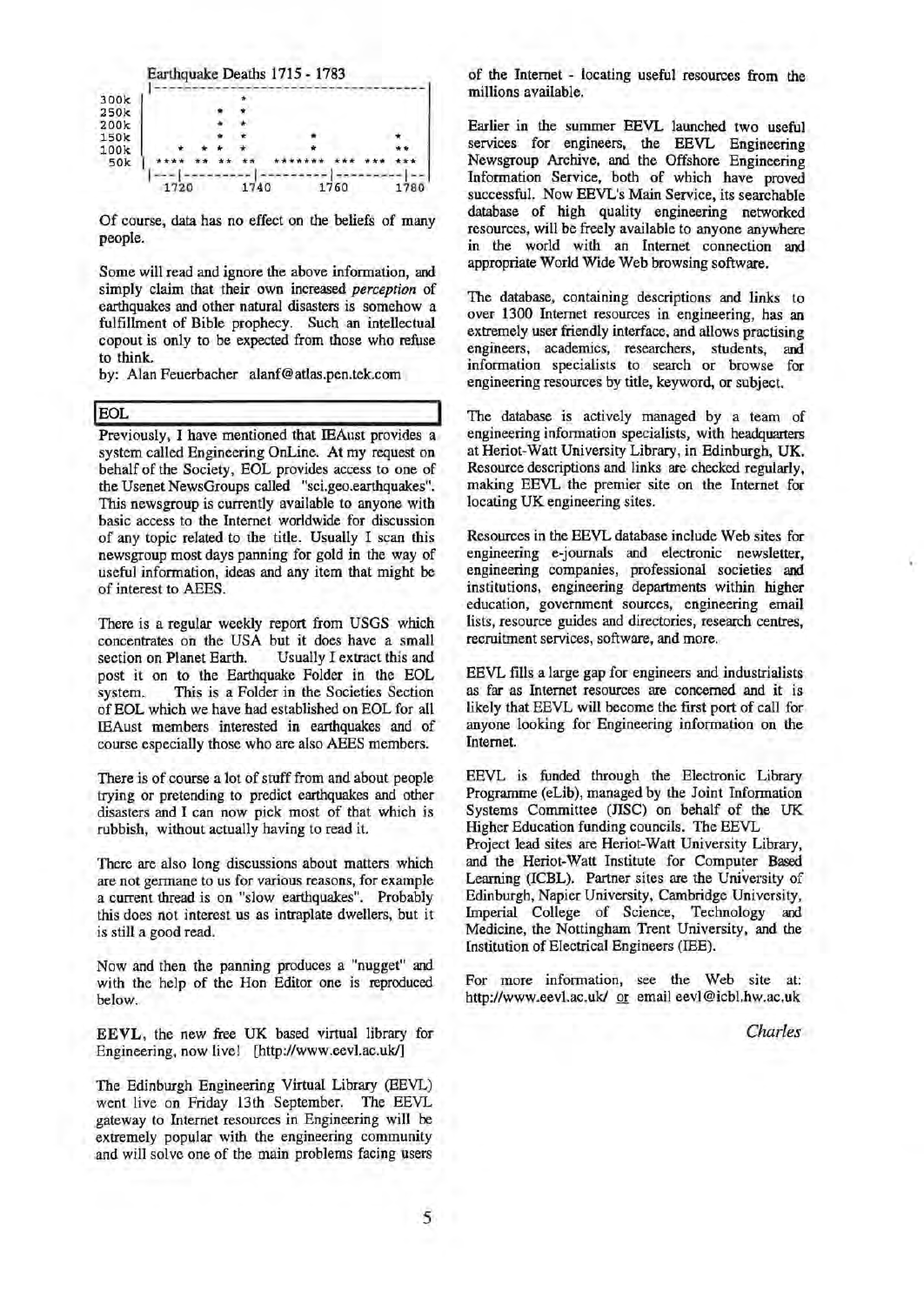## Your Society - AEES

AEES Executive:

President: Prof Graham Hutchinson<sup>1</sup> Secretary: Mr Gary Gibson<sup>2</sup> Treasurer: Mr John Wilson<sup>1</sup> Immediate Past President: Mr Charles Bubb Committee: Russell Cuthbertson (Qld) Peter Gow (WA) Vagn Jensen (Tas) Bill Buckland (NSW) Mike Griffith (SA) and Kevin McCue (ACT) & Newsletter Editor.

<sup>1</sup> Civil & Environmental Engineering Department<br>Melbourne University, Parkville Vic 3052 <sup>2</sup> Seismology Research Centre RMIT Bundoora Vic

*The AEES subscription year is from 1 Dec to 30 November. It is difficult and expensive to send each of* - *400 members an individual reminder that fees are due so please help us by sending your subscription for*  1996/97 to AEES now (att: John Wilson, Civil and *Environmental Engineering Dept, Melbourne University Parkville Vic 3052)* or renew through *IEAust's annual subscription system by marking AEES your preferred Society. If you change address or* if *you know a member who is not receiving the newsletter please advise the Secretary* , *many newsletters are returned.* 

#### **Conference Proceedings AEES**

The main function of our Society is the<br>Annual Seminar. You can keep informed about the latest developments in Earthquake Engineering and Engineering Seismology in Australia by purchasing the Proceedings. 1994 Proceedings \$30.00, 1992 and 1993 Proceedings \$25, or \$45 for both. Postage within Australia is an additional \$5.

#### Conference Proceedings PCEE

•1995 Melbourne Proceedings \$185 from Mrs Barbara Butler, Melbourne Uni phone 03 9344 6712 / fax 03 9348 1524 •1987 & 1991 Proceedings NZ\$50 plus P&P from Admin Sec NZNSEE, PO Box 312 Waikanae New Zealand

#### !FORTHCOMING CONFERENCES

(Flyers for some conferences are available from Ed)

INTERNATIONAL CONFERENCE & COURSE ON: STRUCTURAL DYNAMICS Dynamic load problems on structures

November 25- 27, 1996 ITB, Bandung, INDONESIA CONFERENCE: November 28 - 29, 1996, Aula Barat ITB, Bandung, INDONESIA

## *TOPICS:*

This conference is intended as a media to exchange knowledge and experiences, consultation and problem solving in structural dynamics, such as:

- Finite element

- Modal analysis

- Sub-structuring

- Vibro-acoustic
- -Active and passive control

- Optimization

and other aspects related to vibration analysis in the following major fields:

- Civil engineering

- Transportation

- Off-shore structures
- Aerospace and aeronautics

ORGANIZED BY: INSTITUT TEKNOLOGI BANDUNG- ECOLE CENTRALE DE LYON Laboratory of Engineering Mechanics and Modeling Department of Civil Engineering Jalan Ganesha 10, Bandung 40132, INDONESIA Telephone: (62-22) 2510715 Fax : (62-22) 2502930 e-mail : mech\_itb@melsa.net.id

### 8th INTERNATIONAL CONFERENCE ON SOIL DYNAMICS AND EARTH-QUAKE ENGINEERING SDEE '97

July 20-24, 1997 Istanbul, Turkey

Organized by: Bogazici University, Istanbul Princeton University, Princeton, NJ

Hosted by: Kandilli Observatory and Earthquake Research Institute, Istanbul, Turkey

In Association with: Turkish Chamber of Civil Engineers, Istanbul Branch Seker Insurance Company

Under the Sponsorship of: UNESCO, United Nations Educational, Scientific and Cultural Organization IDNDR, United Nations International Decade for Natural Disaster Reduction Secretariat

#### BACKGROUND AND OBJECTIVES

Despite significant advances in the fields of Structural and Geotechnical Earthquake Engineering, year after year earthquakes cause substantial loss of life and property and bring intense human suffering. It is clear that the Earthquake Engineering community has still a long way to go towards mitigating these disasters. These series of conferences aim to contribute to the international understanding of the problems and progress in Soil Dynamics and Earthquake . . Engineering and, as such, complements the objective and the role of the International Journal that bears the same name with these conferences: "Soil Dynamics and Earthquake Engineering".

The conference is being held under the United Nations International Decade for Natural Disaster Reduction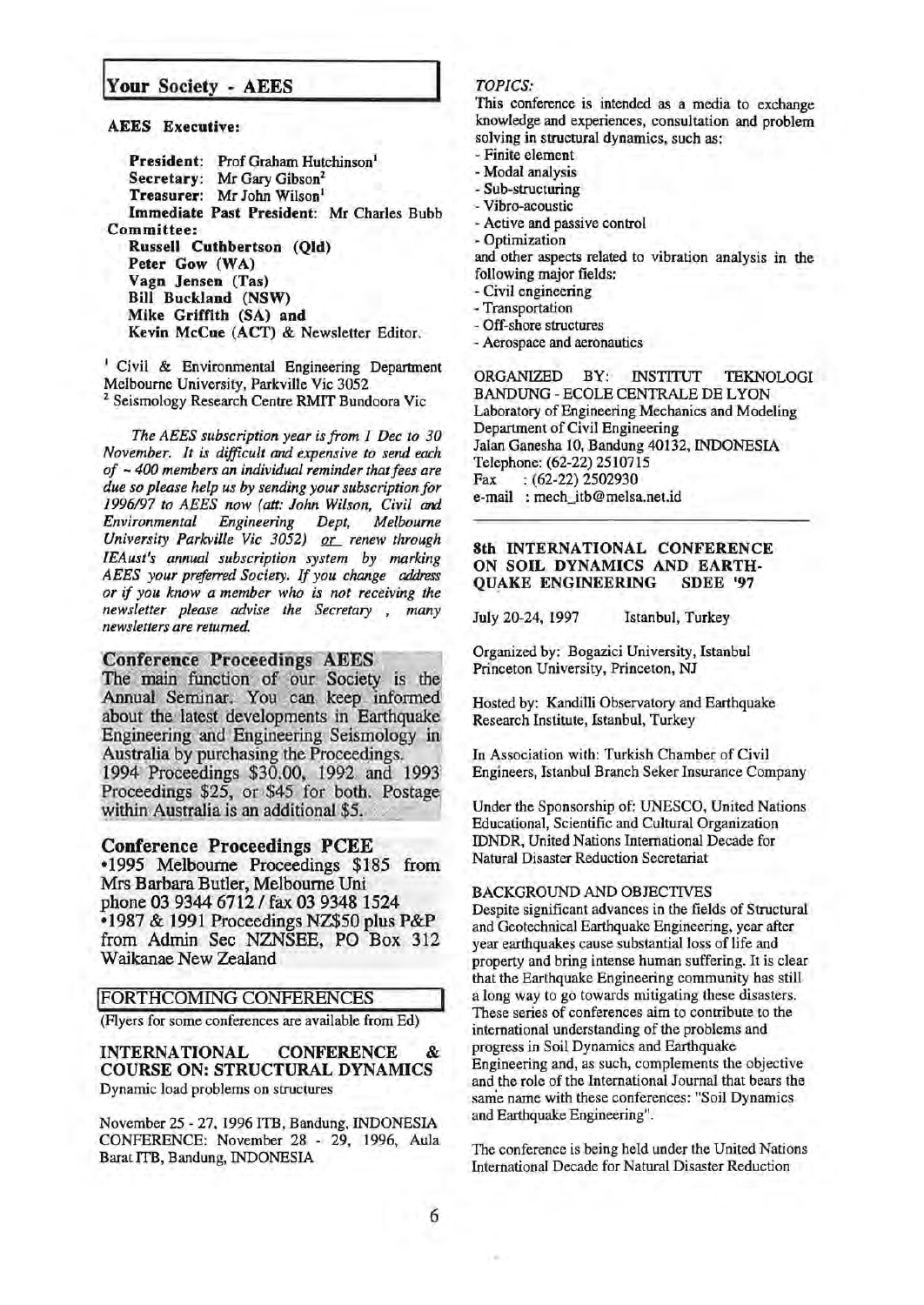(IDNDR) framework and is intended to address the relevant IDNDR issues. The specific purpose of this conference is to present a forum for the presentation and discussion of current activities and progress in soil dynamics and earthquake engineering as they they become part of Geotechnical Earthquake Engineering, with the hope of stimulating greater interest in this important interdisciplinary field. The conference is aimed at a better understanding of the earthquake response of ground-structure systems through exchanging the knowledge and the experience of the participants, and to enhance the combined efforts of geophysics, geology, earthquake engineering and civil engineering for the reduction of earthquake risk to people and the physical environment. The conference will encompass a special session on "Historical Structures" in collaboration with the organizers of the International Conference on Studies in Ancient Structures. This session will take place during the frrst day of the conference.

#### CALL FOR PAPERS

Papers are invited on the Conference Themes and other topics that fall within the general scope of the conference. Abstracts of one page, stating the purpose, methodology, results and the conclusions should be forwarded (mail, fax, e-mail) to the either of the Chairs of the Organizing Committee by January 30, 1997. The name, title, affiliation, postal and email addresses, and the telephone and fax numbers should be provided on the abstract page. The abstracts will be reviewed by the Advisory Committee for inclusion in the Conference program. The results of review will be communicated to the authors by March 15, 1997 for the preparation of "Extended Abstracts" in camera-ready format which will be printed in Conference Proceedings. Authors of selected papers will be invited to publish their full papers in the special edition of the international journal "Soil Dynamics and Earthquake Engineering".

#### CONFERENCE THEMES

1. Seismicity, Ground Motion and Site Effects

2. Seismic Hazard and Risk Assessment

3. Laboratory and Field Tests of Soils and Foundations

4. Analysis of Soil-Structure Systems and System Identification

5. Special Structures and Systems (Bridges, Dams, Earth Structures, Offshore Structures, Underground Structures)

6. Extended Structures and Systems (Lifelines, Urban Systems)

7. Seismic Evaluation and Rehabilitation of Structure-Soil Systems

8. Seismic Codes and Standards

9. Earthquake Insurance and Other Socio-Economic Issues

10. Experiences Derived from Recent Earthquakes

11. Historical Structures and Monuments

#### LOCATION AND DATES

The Conference will take place in Istanbul, Turkey July 20 through July 24, 1997 at the Hyatt Regency Hotel. Rooms have been reserved on behalf of the participants at special rates. Detailed information can be obtained from the SDEE'97 WWW Home Pages at http://www.ceor.princeton.edu/sdee.htrnl and http://www.boun.edu.tr/sdee.html -

• 1997, 14-16 March NZNSEE Technical Conference and Annual Meeting. A decade of progress since the Edgecombe earthquake. Abstracts by 30 September to The Admin Sec. NZNSEE, PO Box 312, Waikanae New Zealand.

• 2000 - WCEEIPCEE New Zealand - Watch this space.

#### **NEW BOOKS**

- Report on the January 17, 1995 Great Hyogo-Ken<br>Nambu (Kobe) Earthquake. Lam Pham & M Nambu (Kobe) Earthquake. Griffith. CSIRO DBCE 95/175(M)
- Earthquake Engineering *Proceedings of the 1Oth European Conference,* Vienna Austria 28 Aug - 2 September 1994, Balkema, Ed G Duma, price \$593.00
- Tsunami Progress in Prediction, Disaster Prevention and Warning in *Advances in Natural ard Technological Hazards* Eds Yoshito Tsuchiya & Nobuo Shuto. Kluwer Academic price \$240
- Isoseismal Atlas of Australian Earthquakes Part 3 AGSO Record 1995/44, \$50 + pp. AGSO Sales Centre phone: 06 249 9519, fax: 06 249 9982
- Australian Seismological Report- 1994 AGSO Sales Centre ph: 06 249 99519, fax: 06 249 9982
- Fundamentals of Earthquake Prediction by Cinna Lomnitz: John Wiley & Sons.
- The Geology of Earthquakes by R.S. Yeats, K.E. Sieh, and C.R. Allen: Oxford University Press, 576 p., price \$65.00.
- Paleoseismology, edited by James P. McCalpin. Academic Press, 576 p., price \$89.95.

#### ABOUT SOME OF THE BOOKS

Report on the January 17, 1995 Great Hyogo-Ken Nambu (Kobe) Earthquake. Drs Lam Pham & M Griffith visited the Kobe region from 2 - 10 February 1995 and have put together a most interesting report on their observations with 54 spectacular colour photographs to illustrate their analysis of structural failures. It is worth having the book for the photographs alone but they have included in Ch 7 titled 'Lessons for Australia' another reason why this report is a must for your bedside table. It is available from either author, Lam Pham at CSIRO Melbourne or Mike Griffith at Adelaide Uni.

Archaeoseismology edited by S. Stiros (Athens) and R.E. Jones (Glasgow) Fitch Laboratory Occasional Paper 7, 1996 (Oxbow, Oxford)

A joint publication by the Institute of Geology and Mineral Exploration Greece and The British School (of Archaeology) at Athens Greece

Many of the earthquakes that occurred in the last few thousand years left their traces not only on the physical environment, but on human constructions as well. The study of remains of ancient constructions to identify signs of ancient earthquakes and their